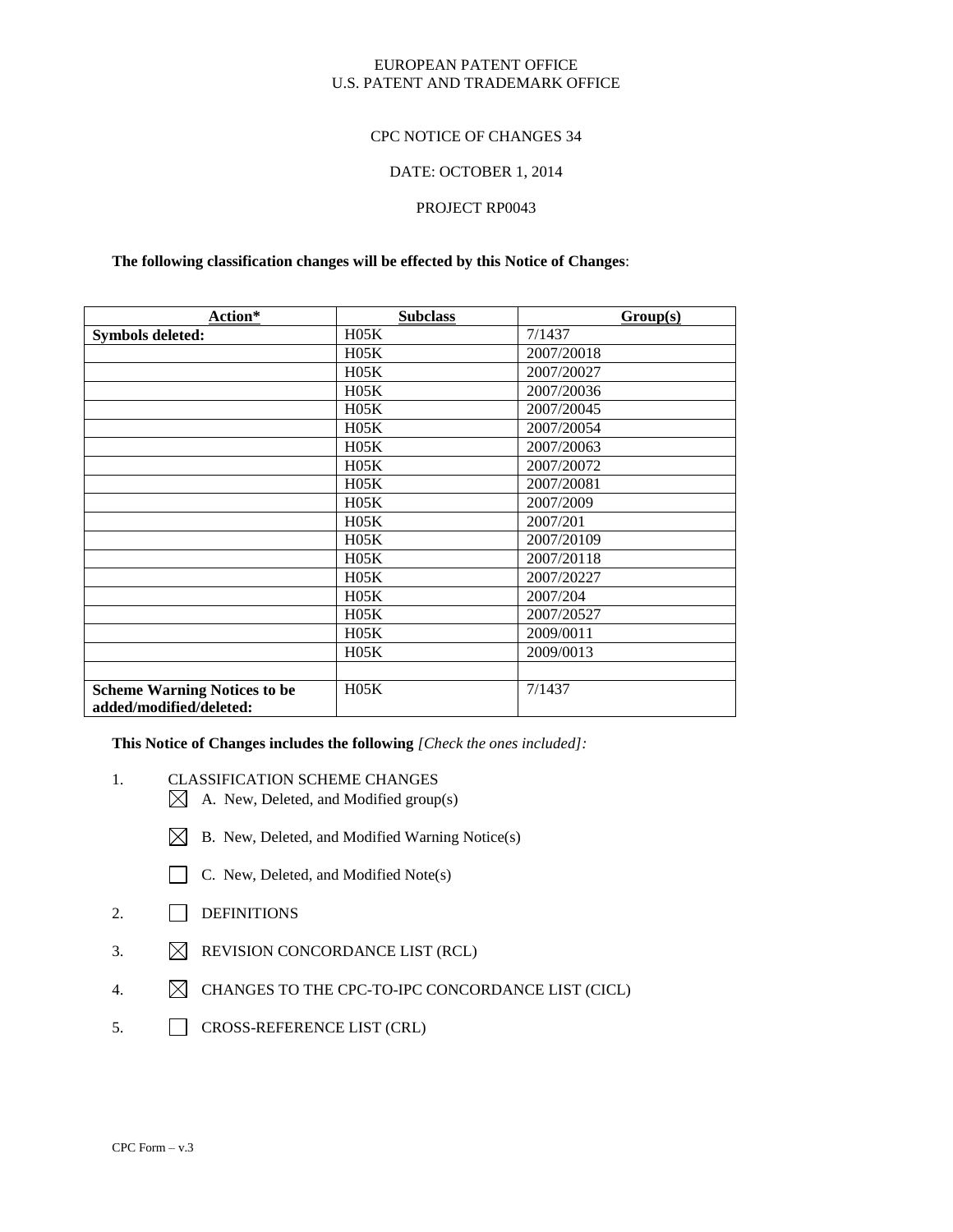## DATE: OCTOBER 1, 2014

#### PROJECT RP0043

## 1. CLASSIFICATION SCHEME CHANGES

#### A. New, Deleted, and Modified group(s)

## **SUBCLASS H05K - PRINTED CIRCUITS; CASINGS OR CONSTRUCTIONAL DETAILS OF ELECTRIC APPARATUS; MANUFACTURE OF ASSEMBLAGES OF ELECTRICAL COMPONENTS**

| $Type*$ | <b>Symbol</b>  | <b>Indent Level</b> | <b>Title</b>                                                                          |
|---------|----------------|---------------------|---------------------------------------------------------------------------------------|
| D       | H05K7/1437     | 4                   | $\langle$ the inventory has been reclassified to H05K7/1462 and<br>subgroups thereof> |
| D       | H05K2007/20018 | 3                   | <empty (never="" breakdown="" code="" indexing="" used)=""></empty>                   |
| D       | H05K2007/20027 | 4                   | <empty (never="" breakdown="" code="" indexing="" used)=""></empty>                   |
| D       | H05K2007/20036 | 4                   | <empty (never="" breakdown="" code="" indexing="" used)=""></empty>                   |
| D       | H05K2007/20045 | 5                   | <empty (never="" breakdown="" code="" indexing="" used)=""></empty>                   |
| D       | H05K2007/20054 | 5                   | <empty (never="" breakdown="" code="" indexing="" used)=""></empty>                   |
| D       | H05K2007/20063 | 6                   | <empty (never="" breakdown="" code="" indexing="" used)=""></empty>                   |
| D       | H05K2007/20072 | 4                   | <empty (never="" breakdown="" code="" indexing="" used)=""></empty>                   |
| D       | H05K2007/20081 | 4                   | <empty (never="" breakdown="" code="" indexing="" used)=""></empty>                   |
| D       | H05K2007/2009  | 4                   | <empty (never="" breakdown="" code="" indexing="" used)=""></empty>                   |
| D       | H05K2007/201   | 4                   | <empty (never="" breakdown="" code="" indexing="" used)=""></empty>                   |
| D       | H05K2007/20109 | 4                   | <empty (never="" breakdown="" code="" indexing="" used)=""></empty>                   |
| D       | H05K2007/20118 | 3                   | <empty (never="" breakdown="" code="" indexing="" used)=""></empty>                   |
| D       | H05K2007/20227 | 3                   | <empty (never="" breakdown="" code="" indexing="" used)=""></empty>                   |
| D       | H05K2007/204   | 3                   | <empty (never="" breakdown="" code="" indexing="" used)=""></empty>                   |
| D       | H05K2007/20527 | $\overline{2}$      | <empty (never="" breakdown="" code="" indexing="" used)=""></empty>                   |
| D       | H05K2009/0011  | 3                   | <empty (never="" breakdown="" code="" indexing="" used)=""></empty>                   |
| D       | H05K2009/0013  | 3                   | <empty (never="" breakdown="" code="" indexing="" used)=""></empty>                   |

\*N = new entries, C = entries with modified file scope, M = subclasses or groups do not impact the file scope,  $D =$  deleted entries,  $U =$  entries that are unchanged, but presented in order to show the hierarchy of the scheme to simplify understanding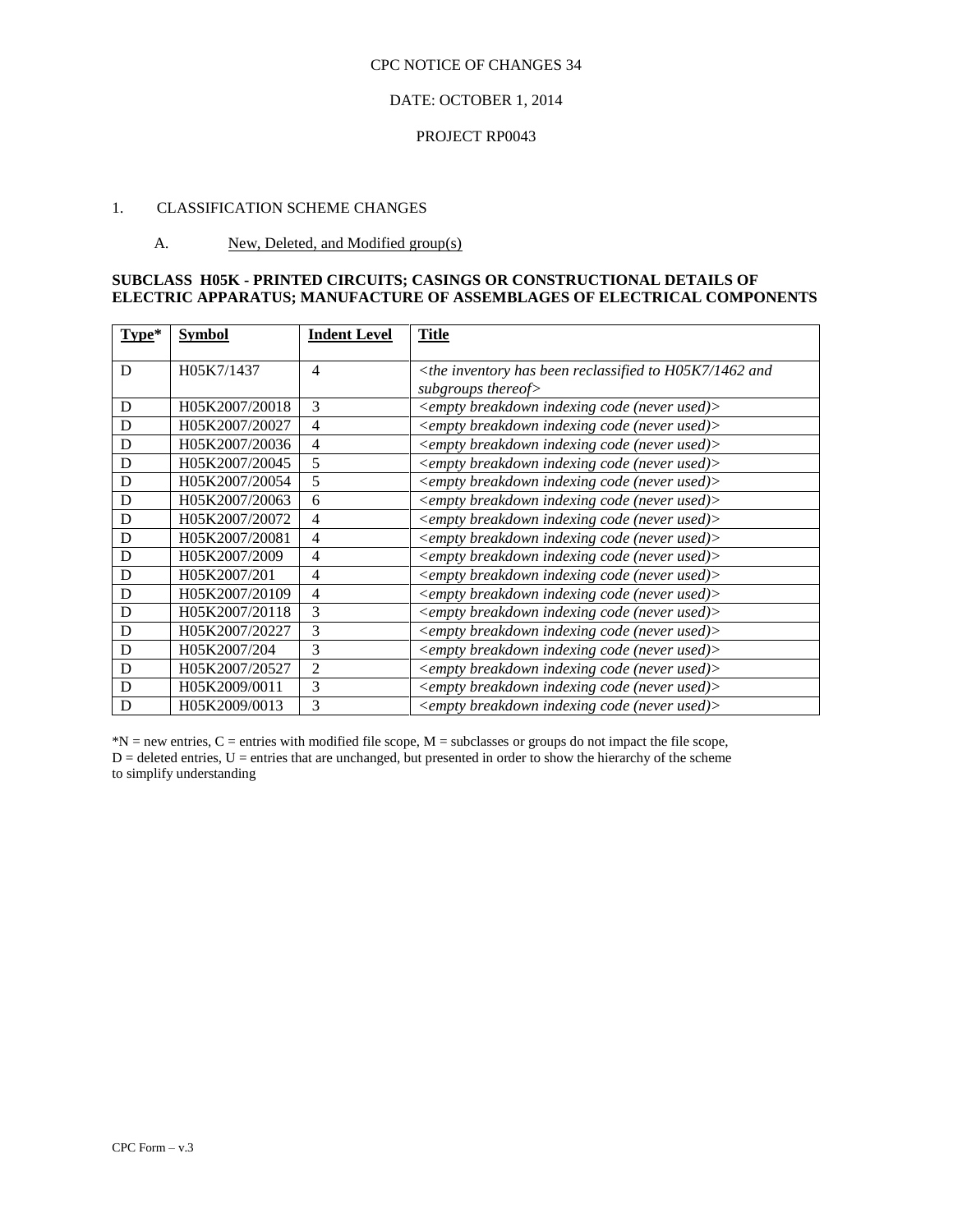## DATE: OCTOBER 1, 2014

#### PROJECT RP0043

## B. New, Deleted, and Modified Warning notice(s)

## **SUBCLASS H05K - PRINTED CIRCUITS; CASINGS OR CONSTRUCTIONAL DETAILS OF ELECTRIC APPARATUS; MANUFACTURE OF ASSEMBLAGES OF ELECTRICAL COMPONENTS**

| Type* | Location    | <b>Old Warning notice</b>                                                                                                                                                               | <b>New/Modified Warning notice</b> |
|-------|-------------|-----------------------------------------------------------------------------------------------------------------------------------------------------------------------------------------|------------------------------------|
|       | H05K 7/1437 | <b>WARNING</b>                                                                                                                                                                          |                                    |
|       |             | As of $1.2.2012$ this group is<br>no longer used for classifying<br>new documents; the backlog<br>of this group is continuously<br>reclassified to H05K 7/1462<br>and subgroups thereof |                                    |

 $N = new warning, M = modified warning, D = deleted warning$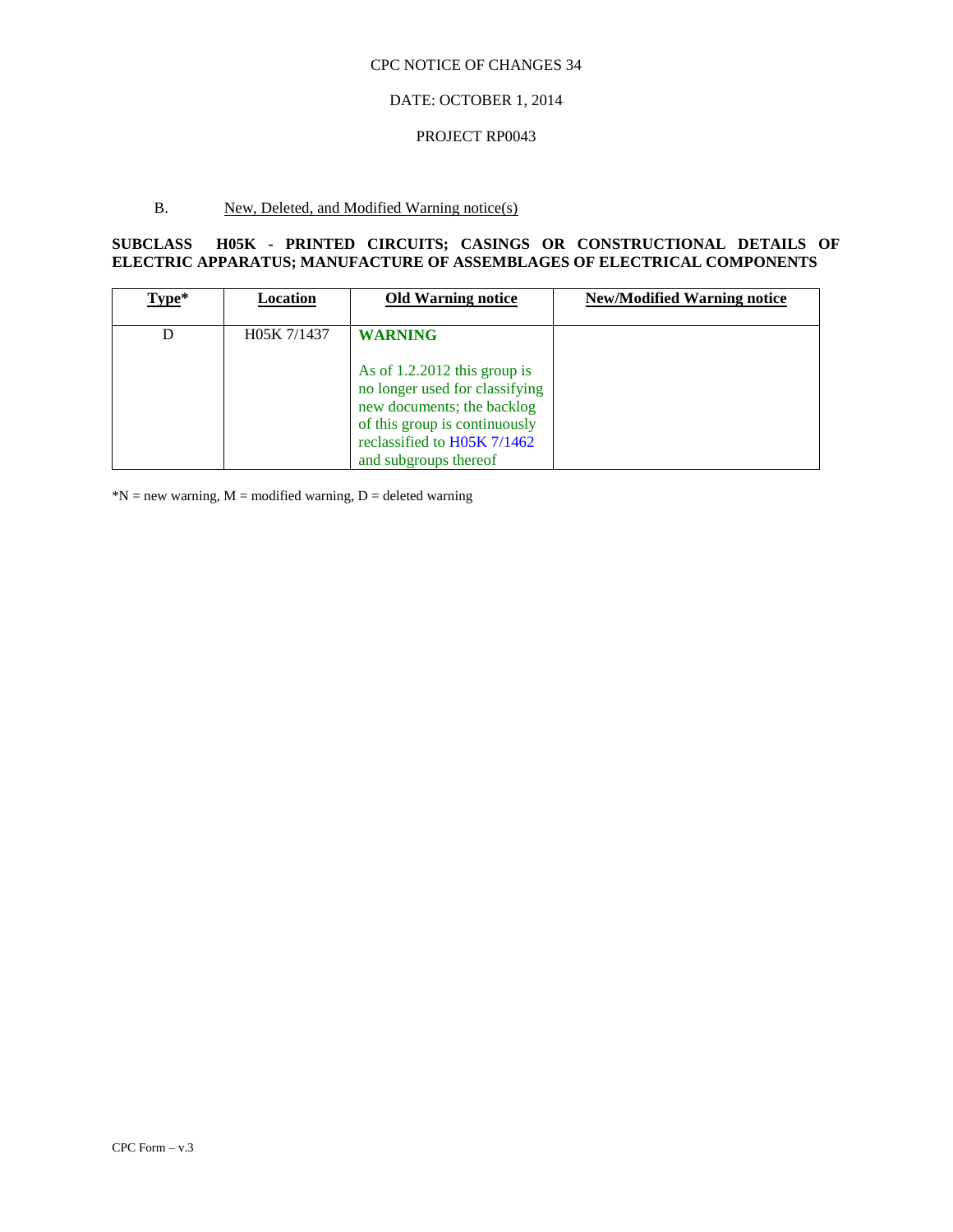## DATE: OCTOBER 1, 2014

## PROJECT RP0043

# 3. REVISION CONCORDANCE LIST (RCL)

| $Type*$ | <b>From CPC Symbol</b> | <b>To CPC Symbol</b>      |
|---------|------------------------|---------------------------|
| D       | H05K7/1437             | H05K 7/1462 - H05K 7/1484 |
| D       | H05K2007/20018         | H05K7/20009               |
| D       | H05K2007/20027         | H05K7/20009               |
| D       | H05K2007/20036         | H05K7/20009               |
| D       | H05K2007/20045         | H05K7/20009               |
| D       | H05K2007/20054         | H05K7/20009               |
| D       | H05K2007/20063         | H05K7/20009               |
| D       | H05K2007/20072         | H05K7/20009               |
| D       | H05K2007/20081         | H05K7/20009               |
| D       | H05K2007/2009          | H05K7/20009               |
| D       | H05K2007/201           | H05K7/20009               |
| D       | H05K2007/20109         | H05K7/20009               |
| D       | H05K2007/20118         | H05K7/20009               |
| D       | H05K2007/20227         | H05K7/20218               |
| D       | H05K2007/204           | H05K7/2039                |
| D       | H05K2007/20527         | H05K7/20                  |
| D       | H05K2009/0011          | H05K9/0009                |
| D       | H05K2009/0013          | H05K9/0009                |

 $*C$  = entries with modified file scope (reclassification involved); D = deleted entries